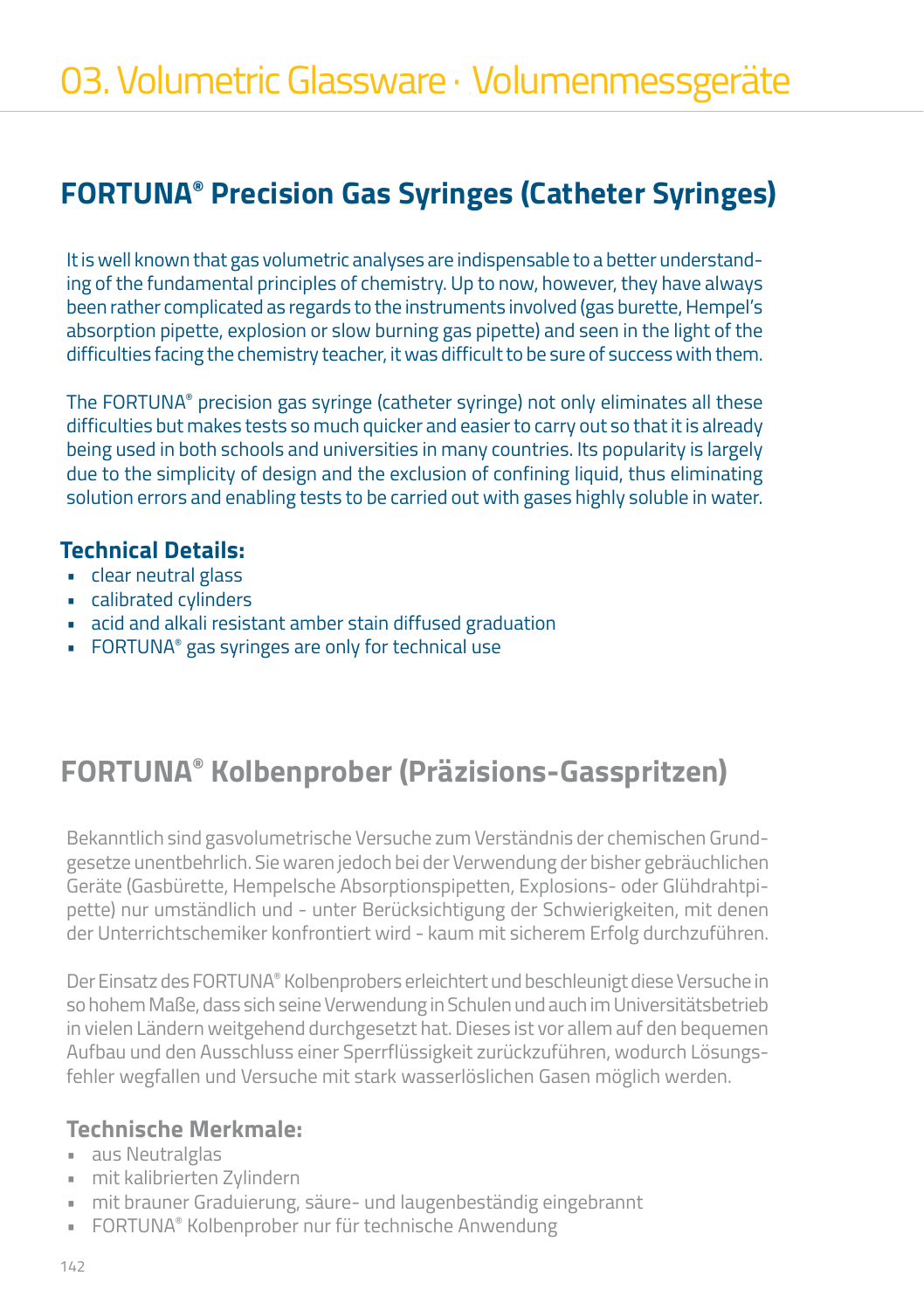# **FORTUNA®**





The quantitative combustion of gases in the glow wire bulb is very much simplified too. Some of the tests which are important to teaching are as follows:

- analysis of inhaled and exhaled air (determination of breathing quotients)
- indirect water analysis
- combustion of elements for atomic weight analysis
- **•** quantitative gas combustion ( $H_{2}$ , CO, NH<sub>3</sub>, hydrocarbons)
- photosynthesis of hydrochloric acid

Auch die quantitative Verbrennung von Gasen in der Glühdrahtkugel wird sehr erleichtert. Unter den für den Unterricht wichtigen Versuchen seien erwähnt:

- Analyse von Luft und Atemluft (Bestimmung des Atmungsquotienten)
- Indirekte Wasseranalyse
- Verbrennung von Elementen zur Bestimmung des Atomgewichtes
- **•** Quantitative Gasverbrennungen (H<sub>2</sub>, CO, NH<sub>3</sub>, Kohlenwasserstoffe)
- Photosynthese von Chlorwasserstoff

143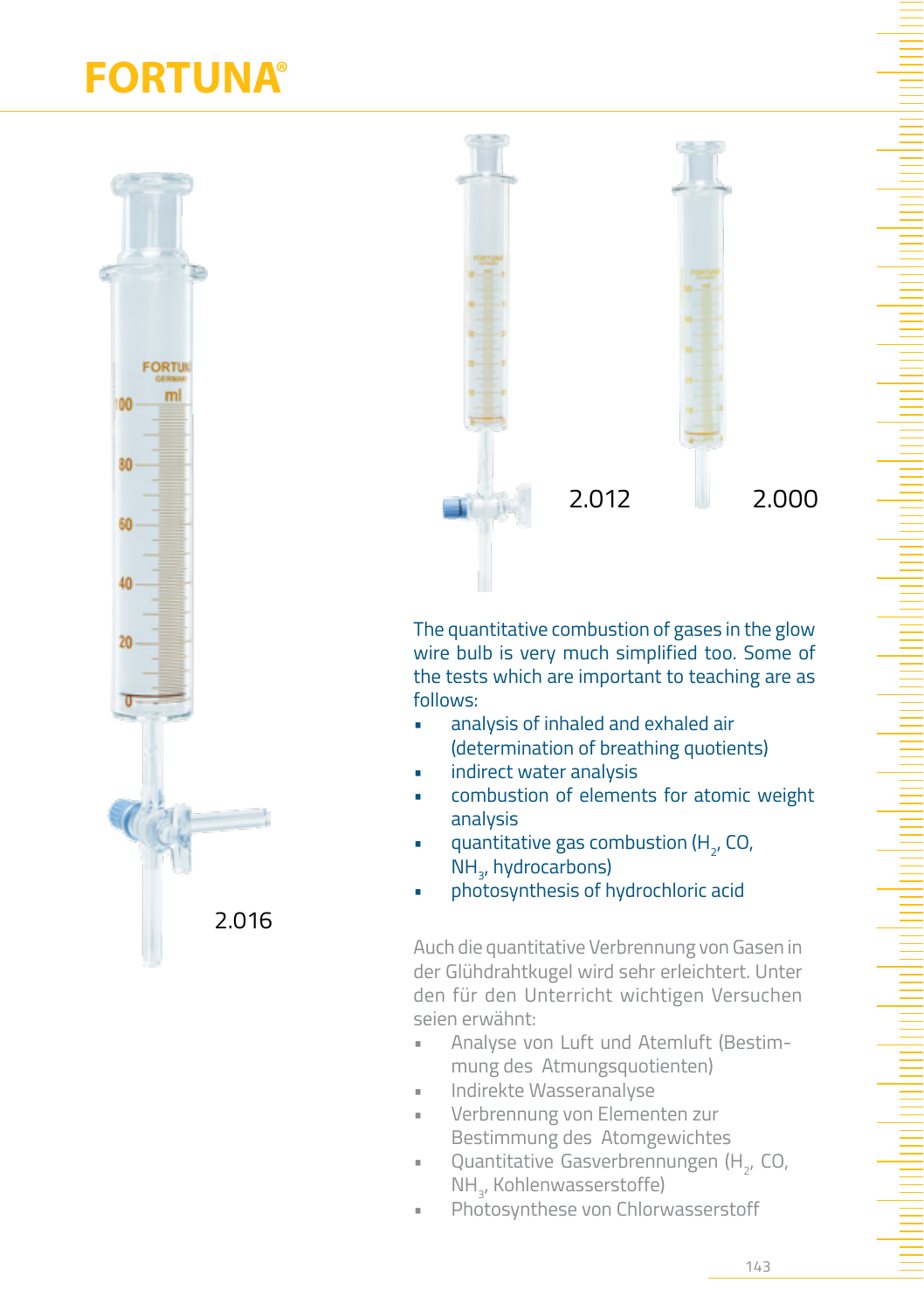# 03. Volumetric Glassware · Volumenmessgeräte



**2.000** mit Kapillaransatz

**2.012** mit Kapillarhahn

**2.016** mit 3-Wege-Hahn

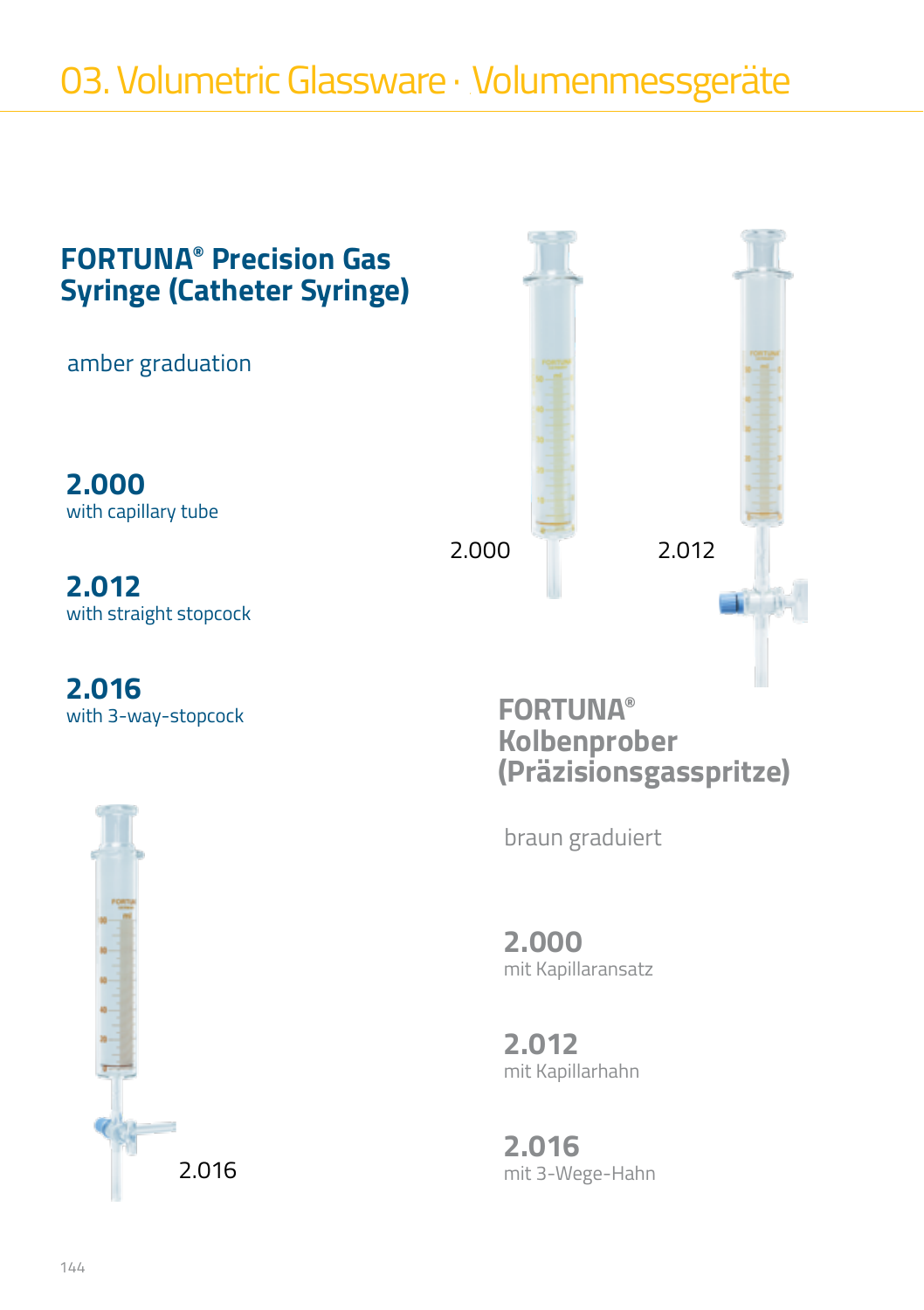# **FORTUNA®**

#### **2.000**

#### **Capacity grad.Art.-No.**

|  | Inhalt grad. Art.-Nr.         |
|--|-------------------------------|
|  | $25 \text{ ml}: 0.5 2.000-43$ |
|  | 50 ml : 0.5 2.000-46          |
|  | 100 ml: 1.0 2.000-51          |

#### **2.012**

#### **Capacity grad.Art.-No.**

|  | Inhalt grad. Art.-Nr.                 |
|--|---------------------------------------|
|  | $50 \text{ ml}: 0.5 2.012 - 46$       |
|  | $100 \text{ ml}$ : $1.0$ $2.012 - 51$ |

#### **2.016**

### **Capacity grad.Art.-No. Inhalt grad. Art.-Nr.**  100 ml : 1.0 2.016-51

**Packing unit:** 1 **Verpackungseinheit:** 1

145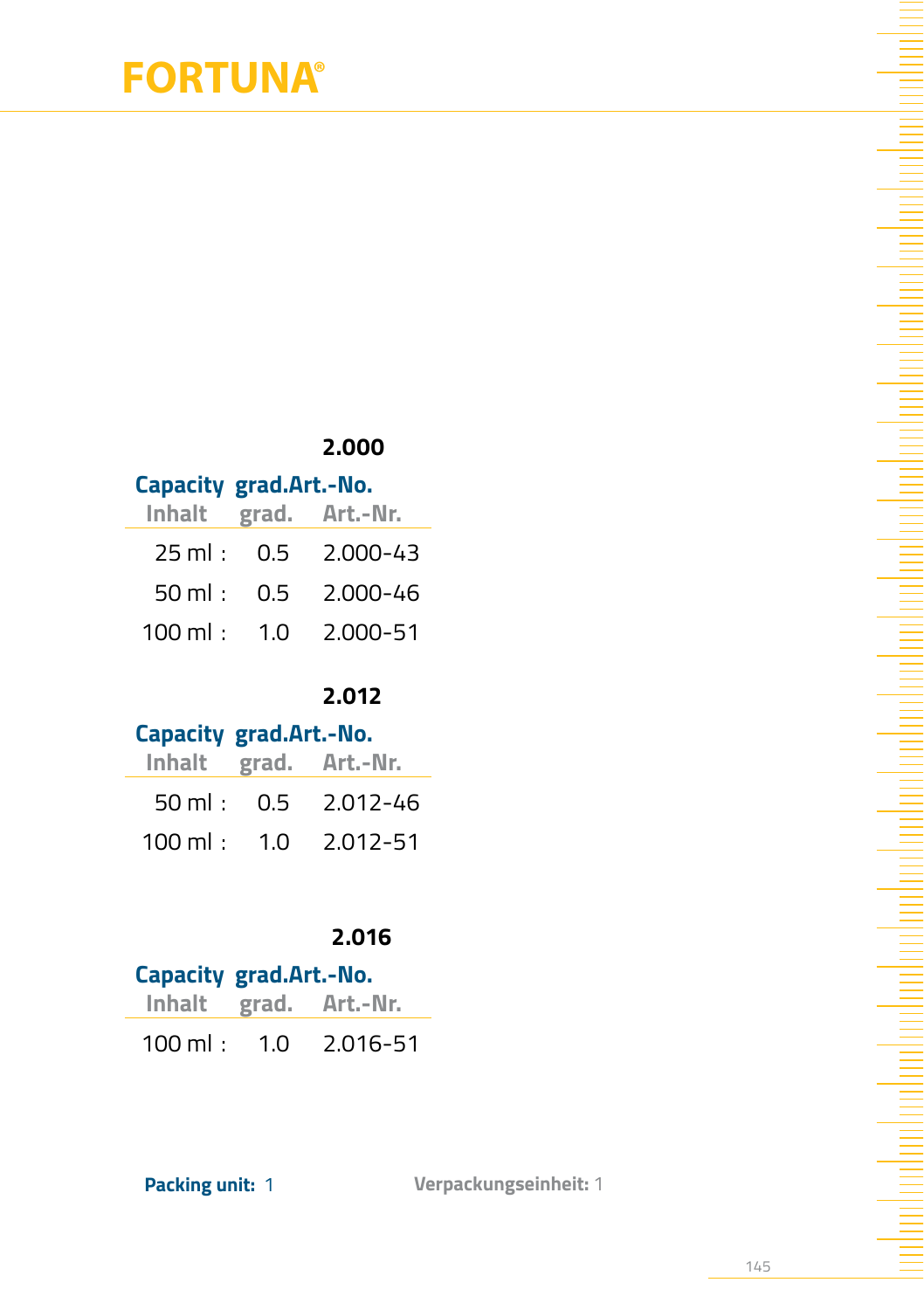# 03. Volumetric Glassware · Volumenmessgeräte



## **Iodine number flask, Sendtner pattern**

**2.120** with hexagonal stopper, borosilicate glass 3.3

## $FORTUNA<sup>®</sup>$ **Graduated Cylinder for compressed volume**

## **2.152**

high shape, blue graduation, soda lime glass, round base

# **Jodzahlkolben nach**

**2.120** mit Sechskantstopfen, Borosilikatglas 3.3

## **FORTUNA® Messzylinder für Stampfvolumeter**

**2.152** hohe Form, blau graduiert, Kalk-Natron-Glas, Rundfuß